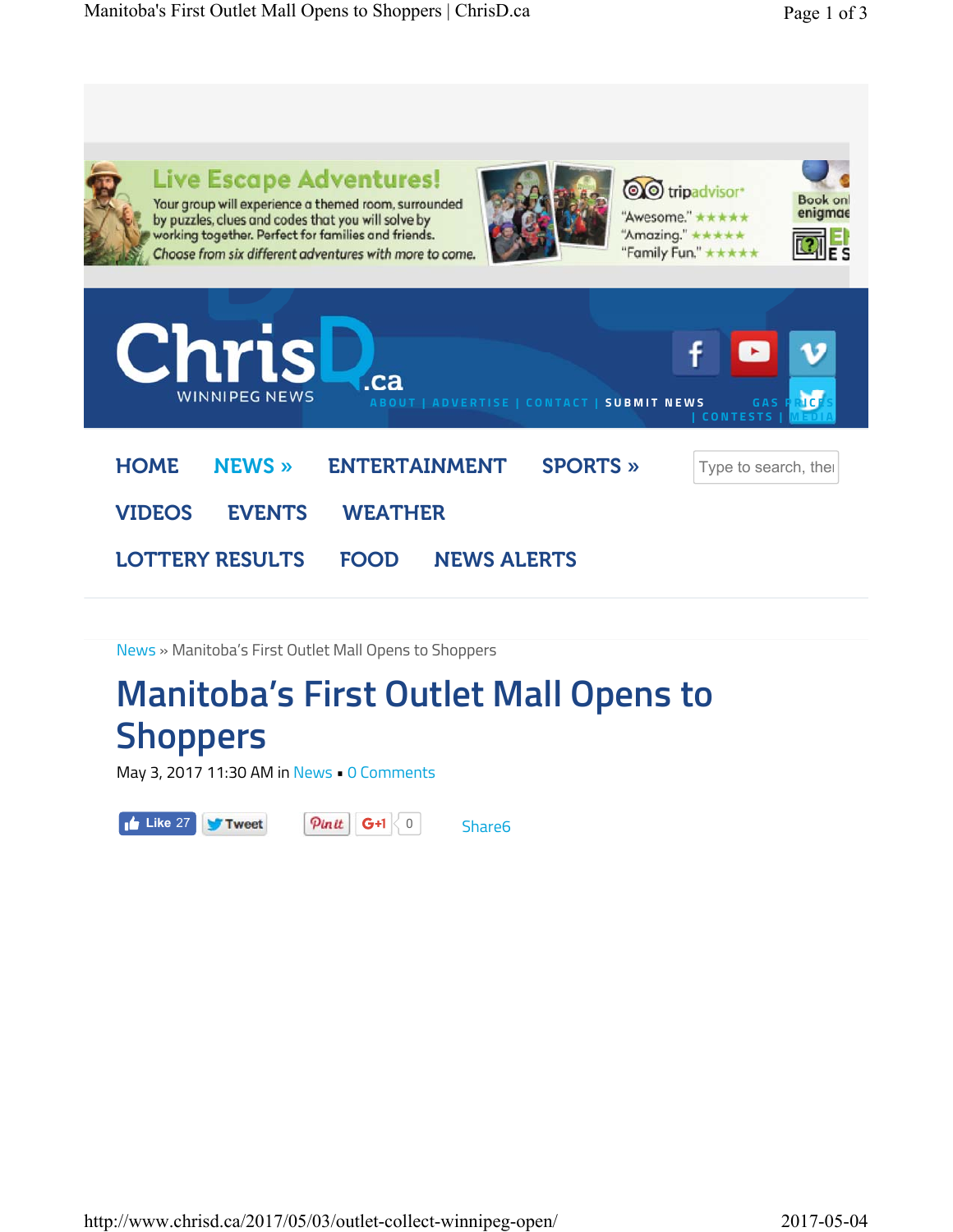

WINNIPEG — With the final signage secured on its large exterior, Outlet Collection Winnipeg is now open for business.

Manitoba's only dedicated outlet shopping centre is a first for the local retail landscape, boasting 400,000-square-feet of discount fashion items and other wares at the corner of Kenaston Boulevard and Sterling Lyon Parkway.

The shopping centre opened



*Some of the first shoppers to Outlet Collection Winnipeg enter at 10 a.m. on Wednesday, May 3, 2017. (CHRISD.CA)*

Wednesday morning amid a ceremony with dignitaries, including Mayor **Brian Bowman** and Premier **Brian Pallister**.

"The opening of our Outlet Collection Winnipeg marks the cornerstone element in realizing the vision for the overall Seasons mixed-use development. Featuring many exciting retail, residential, hotel and entertainment offerings, Seasons will quickly become Winnipeg's 'goto' lifestyle destination," said **Blair Forster**, president of Forster Project.

## **RELATED: Behind the scenes as Outlet Collection Winnipeg puts on the finishing touches**

http://www.chrisd.ca/2017/05/03/outlet-collect-winnipeg-open/ 2017-05-04